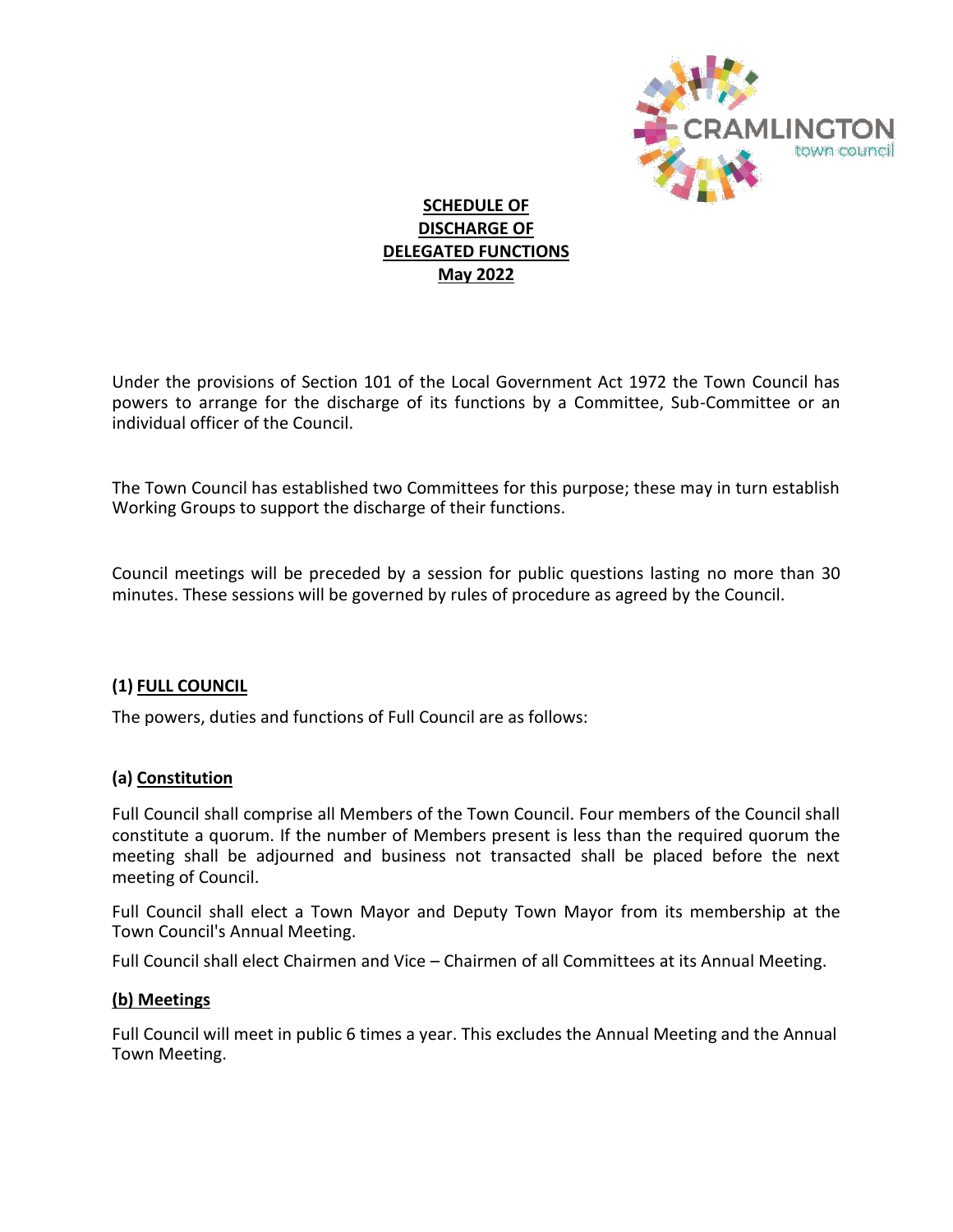### **(c) Functions and Delegations**

(1) The power of making the precept, the approval of the Budget and Financial Plan and approval of delegated budgets and the power to set service standards to be adopted by Committees and Sub-Committees

(2) To approve Standing Orders and Committee Structures

(3) To approve the Final Accounts

(4) To approve the Policy Framework comprising the Neighbourhood Plan and other strategy and policy documents, including those prepared by Committees and Sub-Committee

(5) Civic and Ceremonial duties

(6) To receive and subject to scrutiny the minutes of Standing Committees, and where appropriate, to require a written or verbal report of the Chairman or Vice-Chairman of the Committee

- (7) Appointments to Outside Bodies
- (8) Appointment or dismissal of the Town Clerk

### **(2) DEVELOPMENT AND STRATEGIC MANAGEMENT COMMITTEE**

The powers, duties and functions of this Committee are as follows:

### **(a) Constitution**

The Committee shall comprise five Members plus the Town Mayor and Deputy Town Mayor as ex-officio voting members. Three members of this Committee shall constitute a quorum. If the number of Members present is less than the required quorum the meeting shall be adjourned and business not transacted shall be placed before the next meeting of this Committee.

## **(b) Meetings**

The Committee will meet in public 11 times a year.

### **(c) Functions and Delegations**

The Development and Strategic Management Committee is responsible for the development, management and delivery of operational services and the monitoring of service standards. Its responsibilities further extend to the planning and delivery of events and development planning including advising Full Council on matters relating to the Neighbourhood Plan and consideration of substantive planning applications.

The Committee has powers to take decisions and authorize expenditure and budget variations within the limit of budgets delegated to the Committee by Full Council. Any items exceeding a Committee's delegated responsibilities must be reported to Council for approval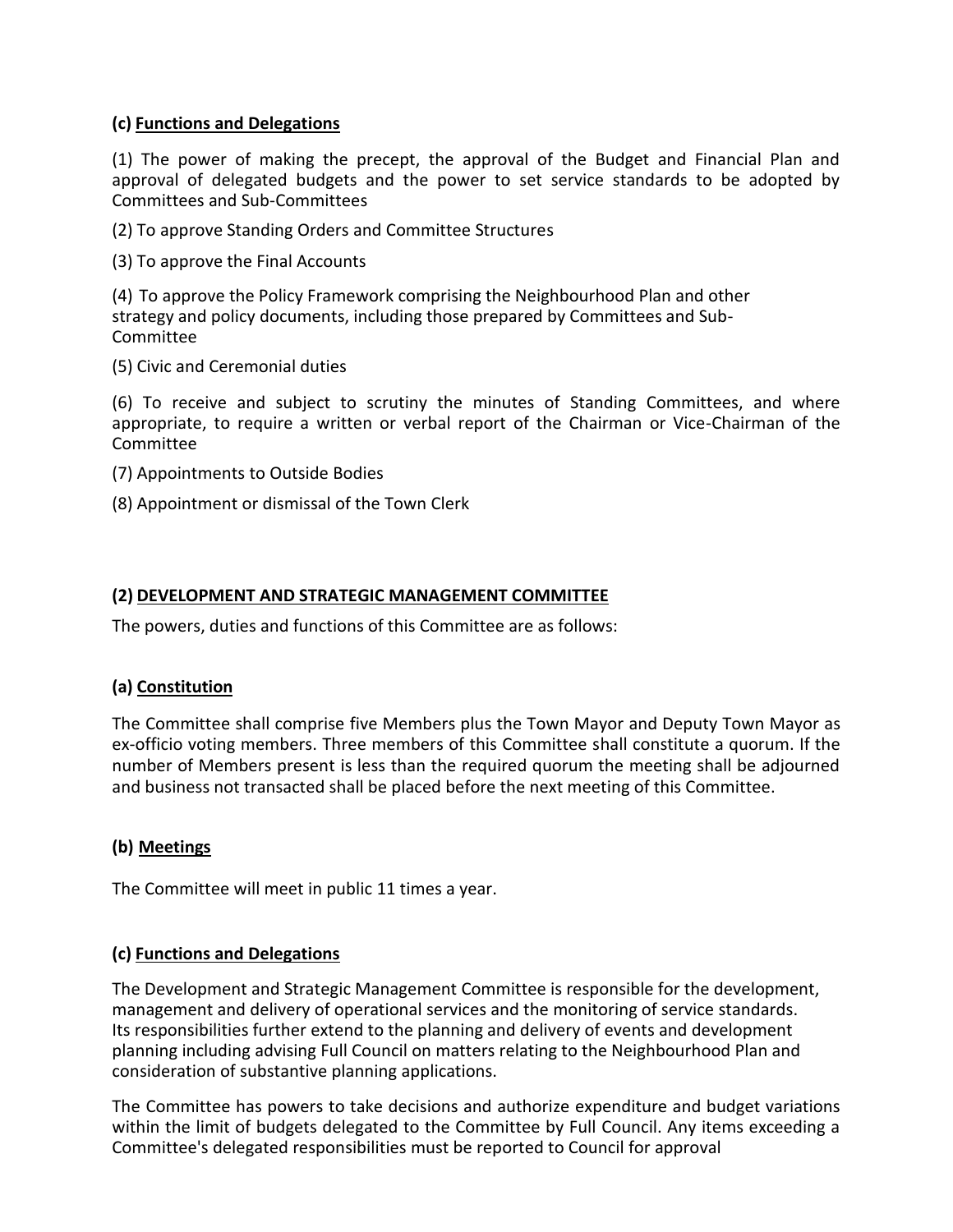The Committees specific areas of responsibility include:

1. Services

- (a) The Operations Team
- (b) Playgrounds
- (c) Allotments
- (d) Bus Shelters
- (e) Public Seats
- (f) War Memorials
- (g) Litter Bins

(h) Other operational and environmental functions, including the work of the Community Warden(s), delegated to the Committee by Full Council

## 2. Events

The Committee is also has responsibility to develop and stage events and activities for the benefit of local people and to promote Cramlington within the County and wider region. This will include the management, administration and development of:

(a) Festive Lights

(2) Any further opportunities and events through which the Town Council can promote a positive image of Cramlington

The Committee is also responsible for the management of the transfer, development and assimilation of new services.

The Committee's Chairman or Vice-Chairman will be required to make regular reports to Council on the work of the Committee.

## (3) Planning and Transport

In respect of development planning and transport the Committee has the following functions and responsibilities:

(a) To make **binding** decisions on behalf of Cramlington Town Council in respect of:

(b) The making of representations on applications for planning permission, highways and other planning regulatory matters notified to the Town Council

- (c) The making of representations in respect of appeals against the refusal of planning permission
- (d) The making of recommendations regarding street naming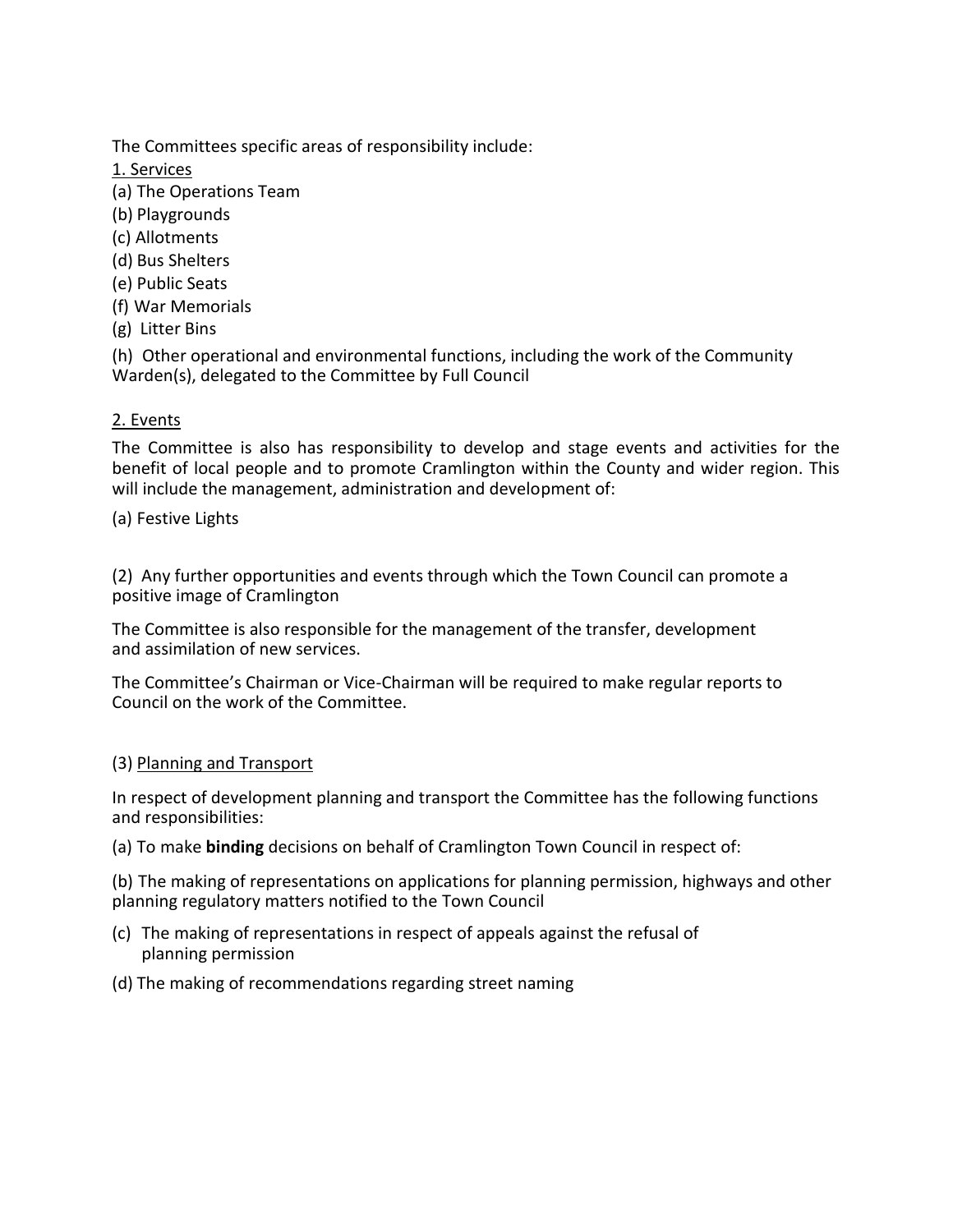(d) The making of recommendations to the appropriate authority regarding highways matters and public transport services (including taxis)

The Committee is also responsible for making recommendations to Full Council on:

(f) The development and management of all aspects of the Neighbourhood Plan and other emerging land use policies and strategies including the Northumberland Local Development Plan.

Within delegated budgets for this purpose the Committee is further responsible for:

(g) The management, delivery and monitoring of bus services supported by the Town Council

The Committee's Chairman or Vice-Chairman will be required to make monthly reports to Council on the work of the Committee.

#### **(3) PERSONNEL COMMITTEE**

#### **(a) Constitution**

The Committee will advise Council on all HR matters and take action as specified by its delegated power in respect of grievance and disciplinary matters.

### **(b) Meetings**

The Committee will meet annually to review all staff contracts and job descriptions and HR policies. Otherwise meetings will be convened as and when necessary to deal with grievance or disciplinary matters, to recruit to staff vacancies; or to deal with other emerging personnel issues.

### **(c) Membership**

Membership shall comprise of five members. The Town Mayor and Deputy Town Mayor of the Council shall be ex-officio voting members. Three members of the Committee shall constitute a quorum for meetings.

#### **(d) Functions and Delegations**

(a) To review staffing structures and levels and make recommendations to the Council.

(b) To agree and review annually contracts of employment, job descriptions and person specifications for staff.

(c) To review staff salaries and terms of conditions and make recommendations to Council.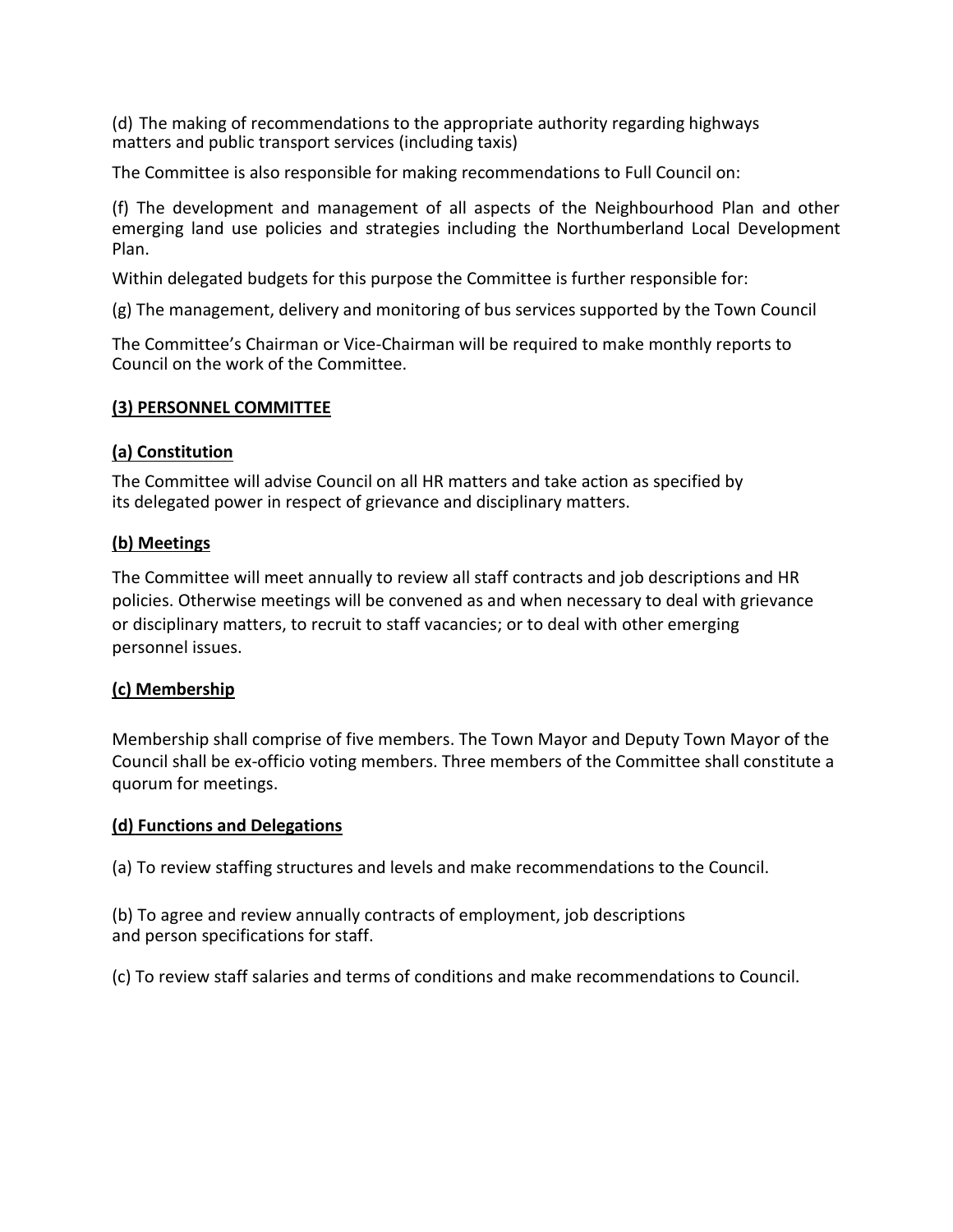(d) To appoint from its membership a Recruitment Panel comprising 3 Councillors to recommend appointments to Council. Recruitment Panels will normally include three members in the case of appointment to the Town Clerk /RFO posts; and one member of the Committee plus the Clerk for all other posts. The appointment of the Town Clerk/RFO will be subject to confirmation by Full Council.

(e) To appoint from its membership three members to act as a Hearing Panel to hear disciplinary and grievance matters as set out in the Council's Disciplinary Procedure. The Panel will advise the Committee on its conclusions but a final decision will rest with the Committee. Proposed disciplinary action/dismissal of the Town Clerk will be subject to confirmation by Full Council. The Committee has powers to take disciplinary action/dismiss other staff without referral to Full Council.

(f) To appoint from its membership an Appeals Panel comprising 3 members, who shall not be a member of the Hearing Panel, to consider appeals against disciplinary action as set out in the council's Disciplinary Procedure. In respect of the Town Clerk the Panel will advise the Committee on its conclusions and the Committee shall refer a final decision to Full Council. In respect of all other posts the Panel will report its conclusions to the Committee. The Committee has powers to take action in respect of all other staff without referral to Full Council.

(g) To review health and safety at work for all Council employees.

(h) To review all Council polices that relate to staff employment on an annual basis.

(i) To ensure the Council complies with all legislative requirements relating to the employment of staff.

# **(4) COMMUNITY AND YOUTH COMMITTEE**

The powers, duties and functions of this Committee are as follows:

# **(a) Constitution**

The Committee shall comprise five Members plus the Town Mayor and Deputy Town Mayor as ex-officio voting members. Three members of this Committee shall constitute a quorum. If the number of Members present is less than the required quorum the meeting shall be adjourned, and business not transacted shall be placed before the next meeting of this Committee.

# **(b) Meetings**

The Committee will meet in public 6 times a year.